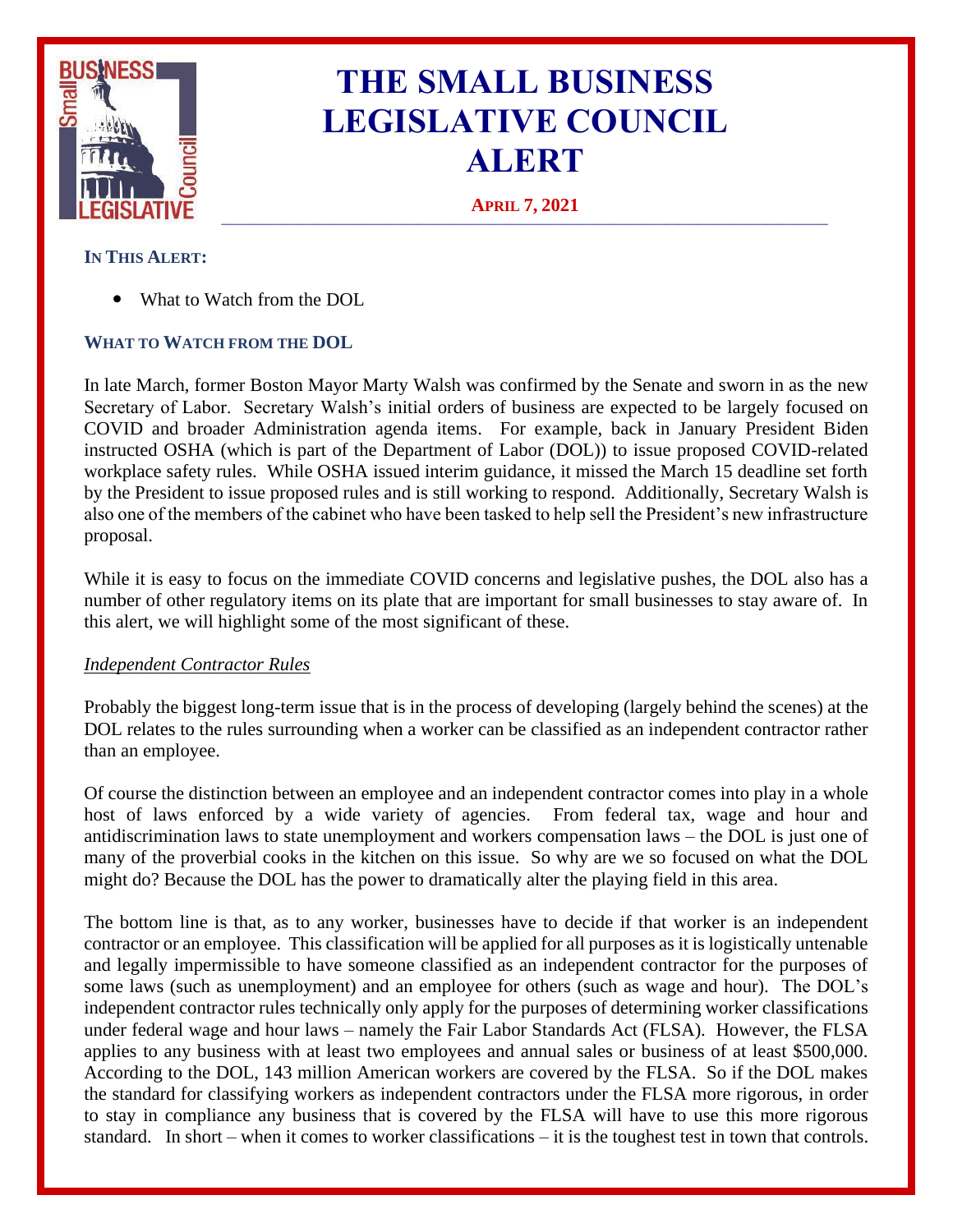The DOL currently uses what is known as the economic realities test to determine if a worker can qualify as an independent contractor. The economic realities test looks at five factors: (1) the nature and degree of the worker's control over the work; (2) the worker's opportunity for profit or loss; (3) the amount of skill required for the work; (4) the degree of permanence of the working relationship; and (5) whether the work is part of an integrated unit of the business.

In the waning days of the Trump Administration, the DOL issued a new final rule that was intended to make it easier for businesses to satisfy the economic realities test and classify workers as contractors. Under the Trump independent contractor rule, the DOL would focus primary on the first two factors of the economic realities test. Under that rule, if a worker would qualify as an independent contractor when looking at the factors of control and opportunity for profit and loss then the inquiry would stop there and the independent contractor classification would be permissible. Only if there was uncertainty or ambiguity would the Trump rule call for looking at the third, fourth and fifth factors noted above. The rule also would allow businesses to offer certain benefits to independent contractors without undermining their classification.

The Trump independent contractor rule was originally slated to go into effect on March 8, 2021. Unsurprisingly, when the Biden Administration came to town it issued an instruction that the agencies should hold and reconsider any rules that had been finalized but had not yet gone into effect – thus the effective date of the independent contractor rule was delayed. On March 11, 2021, the DOL issued a notice of its intent to entirely withdraw and strike the Trump independent contractor rule. The notice is being held open for 30 days for comment. Shortly after the notice was published, the Coalition for Workforce Innovation, which includes companies like Uber and Lyft, filed a lawsuit challenging the DOL's decision to delay and potentially withdraw the rule. This challenge isn't expected to have a long term impact on the DOL's ability to walk away from the Trump rule (as the issues raised could largely be cured). But it does increase the cost, complexity and public attention to the issue.

Interestingly, the DOL's notice did not specify whether, after the Trump rule is pulled, the DOL will go back to the drawing board to push for a more restrictive rule. There is a good reason that the DOL is remaining cagey about its intentions – namely because President Biden has called on Congress to take action and initiate legislation to limit the use of independent contractors. It appears that the President wants to give Congress the first bite at the apple before the DOL announces that it will go ahead and make changes through the regulatory course. That said, such proposed legislation would face a significant uphill battle so it remains to be seen how long the President will wait on Congress before directing Secretary Walsh and the DOL to proceed. On the campaign trail, the President publically favored the ABC test for independent contractors, which is currently in use in California (as well as a handful of other jurisdictions), and which creates a presumption that all workers are employees unless: (1) they are free from employer's control and/or direction while working; (2) their work is outside the usual course of the employer's business; AND (3) they are customarily engaged in an independently established trade, occupation, profession or business. Whether the President would push for the DOL to adopt the ABC test, which would clearly be a game changer, or some intermediary standard remains to be seen and any change will face fierce opposition, especially from the gig companies like Uber that rely heavily on contractors for their business models.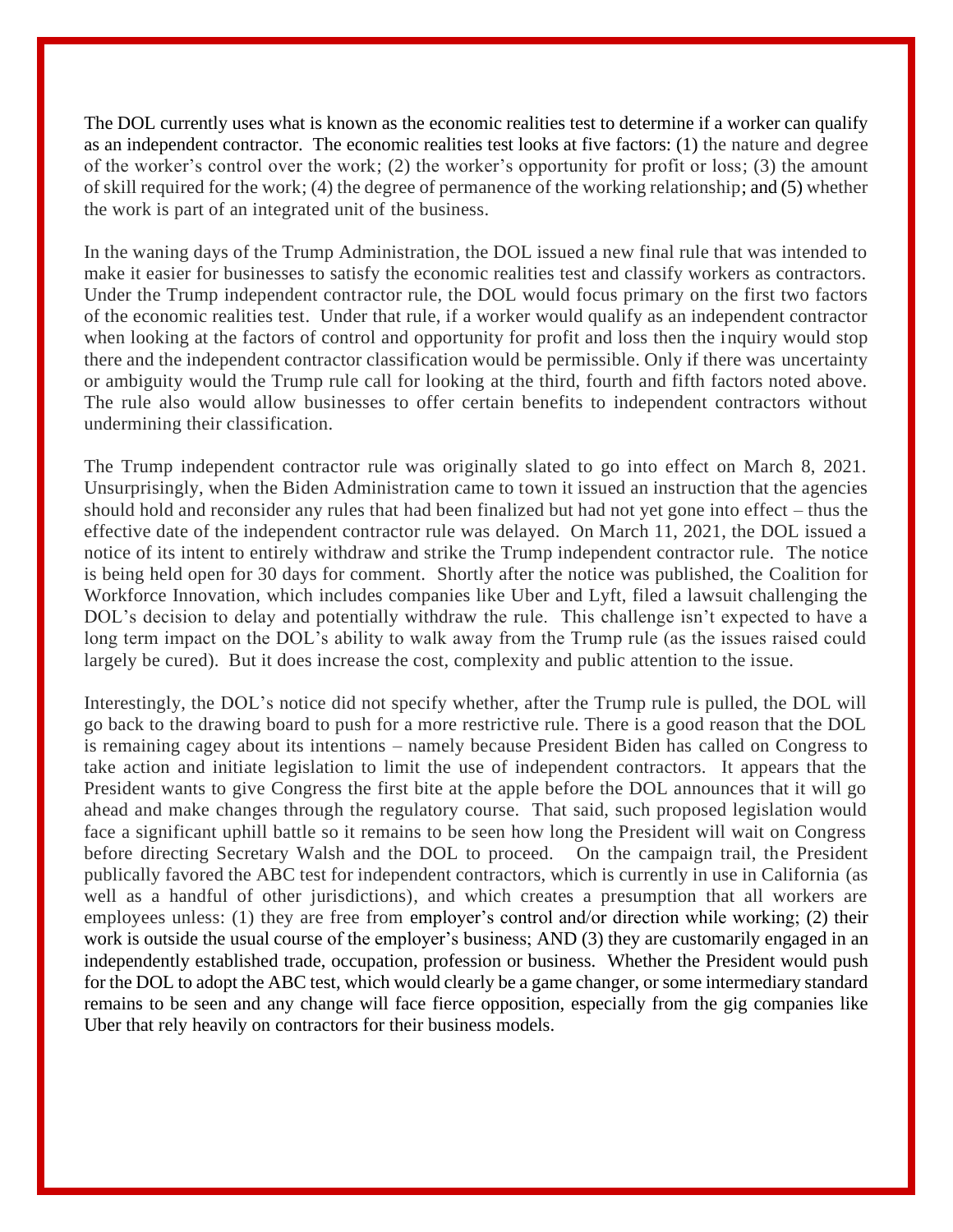#### *Joint Employer*

Another area where the DOL has been charting a change of course relates to the rules for when two companies will be considered joint employers for the purpose of liability under the FLSA.

In early 2020, the Trump Administration issued a new rule narrowing the instances in which two entities will be considered joint employers. Then in September of 2020, in a case brought by New York and Pennsylvania, a federal judge struck down the rule finding it "arbitrary and capricious" and inconsistent with the FLSA. The Trump Administration appealed the decision to the Second Circuit Court of Appeals. After President Biden won the election, a selection of business groups intervened in the case to defend the Trump Administration's rule (expecting that the new Biden Administration would elect not to do so). The case before the Second Circuit is still pending and just last week the Biden Administration asked the court for a 60 day delay. In the meantime, on March 11, the DOL issued a proposed rule to repeal the Trump Administration's joint employer rule and to revert back to the prior rule promulgated by the Obama Administration that expanded the instances in which companies can be considered joint employers.

#### *Also on the Radar*

- Tipped Employees Another rule published by the Trump DOL that had not yet gone into effect when the Biden Administration came to town deals with tip pooling for food service and hospitality workers. The Trump DOL's rule was originally slated to go into effect on March 1, 2021. However, there have already been legal challenges brought and the Biden Administration has proposed to delay those parts in dispute until December 31, 2021. For businesses that have tipped employees, the future of this rule will certainly be something to watch.
- Overtime Rules There have been a lot of questions about whether the Biden DOL will look to change the rules for employees to qualify as exempt from overtime and minimum wage requirements under the FLSA. As you may recall, the Obama Administration promulgated rules that would have substantially increased the salary required to be paid to an employee to qualify as exempt. Those rules were struck down by a federal district court judge just a few months before the end of President Obama's second term. The Obama Administration appealed the ruling to the appellate court but when the Trump Administration came to town, they decided to drop the appeal, scrap the Obama Administrations rules and promulgate their own rules which increased the salary threshold but by a much smaller margin. There may still be interest in some progressive circles around increasing the overtime salary requirement further, but, seeing as there was already some increase recently, it may be that this becomes a back burner priority behind those Democratic priorities that were not addressed at all or that were reversed during the Trump presidency.
- Remote Workers The DOL did recently issue guidance on how employers can satisfy DOL posting requirements for employees that are now working remotely. Pre-COVID, a reasonable criticism of the DOL was that it hasn't done enough to recognize the changing structure of the workplace and the electronic ability of employees to perform work when they are not in the workplace. Employers have long been requesting, and the DOL has long been promising, further guidance on de minimis work in the digital age – specifically, to set brighter lines about when nonexempt employees need to be paid for very brief electronically facilitated touches like checking work email that they may have installed on their phone or responding to a text. While the DOL